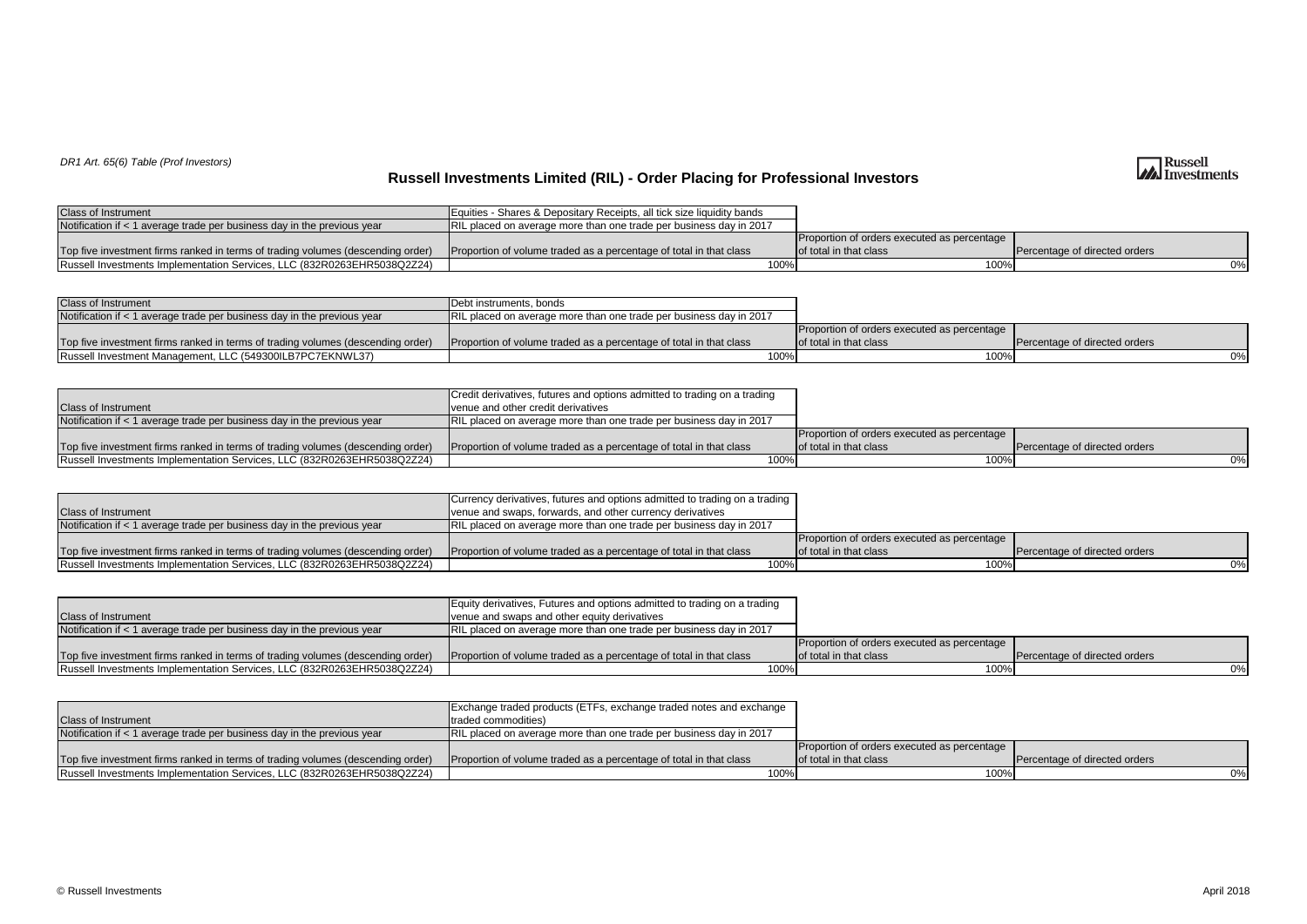#### DR1 Art. 65(6) Table (Prof Investors)

| <b>Class of Instrument</b>                                                                                                                         | Equities - Shares & Depositary Receipts, all tick size liquidity bands |                                                                     |                               |
|----------------------------------------------------------------------------------------------------------------------------------------------------|------------------------------------------------------------------------|---------------------------------------------------------------------|-------------------------------|
| Notification if < 1 average trade per business day in the previous year                                                                            | RIISL placed on average more than one trade per business day in 2017   |                                                                     |                               |
|                                                                                                                                                    |                                                                        | <b>Proportion of orders executed as percentage of total in that</b> |                               |
| Top five investment firms ranked in terms of trading volumes (descending order) Proportion of volume traded as a percentage of total in that class |                                                                        | <b>I</b> class                                                      | Percentage of directed orders |
| Russell Investments Implementation Services, LLC (832R0263EHR5038Q2Z24)                                                                            | 100%                                                                   | 100%                                                                | $0\%$                         |

| <b>Class of Instrument</b>                                                                                                                          | Debt instruments, bonds and money market instruments                |                                                              |                               |
|-----------------------------------------------------------------------------------------------------------------------------------------------------|---------------------------------------------------------------------|--------------------------------------------------------------|-------------------------------|
| Notification if < 1 average trade per business day in the previous year                                                                             | RISL placed on average more than one trade per business day in 2017 |                                                              |                               |
|                                                                                                                                                     |                                                                     | Proportion of orders executed as percentage of total in that |                               |
| Top five investment firms ranked in terms of trading volumes (descending order) [Proportion of volume traded as a percentage of total in that class |                                                                     | <b>I</b> class                                               | Percentage of directed orders |
| Russell Investments Implementation Services, LLC (832R0263EHR5038Q2Z24)                                                                             |                                                                     |                                                              |                               |

|                                                                                 | Interest rate derivatives, futures and options admitted to trading on a trading |                                                                     |                               |
|---------------------------------------------------------------------------------|---------------------------------------------------------------------------------|---------------------------------------------------------------------|-------------------------------|
| <b>Class of Instrument</b>                                                      | venue, and swaps, forwards, and other interest rates derivatives                |                                                                     |                               |
| Notification if < 1 average trade per business day in the previous year         | RIISL placed on average more than one trade per business day in 2017            |                                                                     |                               |
|                                                                                 |                                                                                 | <b>Proportion of orders executed as percentage of total in that</b> |                               |
| Top five investment firms ranked in terms of trading volumes (descending order) | Proportion of volume traded as a percentage of total in that class              | <b>I</b> class                                                      | Percentage of directed orders |
| <b>Russell Investments Implementation Services, LLC (832R0263EHR5038Q2Z24)</b>  | 100%                                                                            | 100%                                                                | 0%                            |

|                                                                                 | Credit derivatives, futures and options admitted to trading on a trading venue, and |                                                                     |                               |
|---------------------------------------------------------------------------------|-------------------------------------------------------------------------------------|---------------------------------------------------------------------|-------------------------------|
| <b>Class of Instrument</b>                                                      | lother credit derivatives                                                           |                                                                     |                               |
| Notification if $<$ 1 average trade per business day in the previous year       | RIISL placed on average more than one trade per business day in 2017                |                                                                     |                               |
|                                                                                 |                                                                                     | <b>Proportion of orders executed as percentage of total in that</b> |                               |
| Top five investment firms ranked in terms of trading volumes (descending order) | Proportion of volume traded as a percentage of total in that class                  | <b>I</b> class                                                      | Percentage of directed orders |
| Russell Investments Implementation Services, LLC (832R0263EHR5038Q2Z24)         |                                                                                     |                                                                     |                               |

|                                                                                                                                                    | Currency derivatives, futures and options admitted to trading on a trading venue, |                                                                     |                               |
|----------------------------------------------------------------------------------------------------------------------------------------------------|-----------------------------------------------------------------------------------|---------------------------------------------------------------------|-------------------------------|
| <b>Class of Instrument</b>                                                                                                                         | and swaps, forwards, and other currency derivatives                               |                                                                     |                               |
| Notification if < 1 average trade per business day in the previous year                                                                            | [RISL placed on average more than one trade per business day in 2017]             |                                                                     |                               |
|                                                                                                                                                    |                                                                                   | <b>Proportion of orders executed as percentage of total in that</b> |                               |
| Top five investment firms ranked in terms of trading volumes (descending order) Proportion of volume traded as a percentage of total in that class |                                                                                   | <b>I</b> class                                                      | Percentage of directed orders |
| Russell Investments Implementation Services, LLC (832R0263EHR5038Q2Z24)                                                                            | 100%                                                                              |                                                                     |                               |

|                                                                                                                                                    | Equity derivatives, futures and options admitted to trading on a trading venue, and |                                                                     |                               |
|----------------------------------------------------------------------------------------------------------------------------------------------------|-------------------------------------------------------------------------------------|---------------------------------------------------------------------|-------------------------------|
| <b>Class of Instrument</b>                                                                                                                         | swaps and other equity derivatives                                                  |                                                                     |                               |
| Notification if < 1 average trade per business day in the previous year                                                                            | RIISL placed on average more than one trade per business day in 2017                |                                                                     |                               |
|                                                                                                                                                    |                                                                                     | <b>Proportion of orders executed as percentage of total in that</b> |                               |
| Top five investment firms ranked in terms of trading volumes (descending order) Proportion of volume traded as a percentage of total in that class |                                                                                     | <b>I</b> class                                                      | Percentage of directed orders |
| Russell Investments Implementation Services, LLC (832R0263EHR5038Q2Z24)                                                                            | 100%                                                                                |                                                                     | $0\%$                         |

|                                                                                                                                                    | Exchange traded products (ETFs, exchange traded notes and exchange traded  |                                                              |                               |
|----------------------------------------------------------------------------------------------------------------------------------------------------|----------------------------------------------------------------------------|--------------------------------------------------------------|-------------------------------|
| <b>Class of Instrument</b>                                                                                                                         | commodities)                                                               |                                                              |                               |
| Notification if < 1 average trade per business day in the previous year                                                                            | <b>RISL placed on average more than one trade per business day in 2017</b> |                                                              |                               |
|                                                                                                                                                    |                                                                            | Proportion of orders executed as percentage of total in that |                               |
| Top five investment firms ranked in terms of trading volumes (descending order) Proportion of volume traded as a percentage of total in that class |                                                                            | <b>I</b> class                                               | Percentage of directed orders |
| Russell Investments Implementation Services, LLC (832R0263EHR5038Q2Z24)                                                                            | $100\%$                                                                    | 100%                                                         |                               |

| <b>Class of Instrument</b>                                                                                                                         | Securitised derivatives, warrants and certificate derivatives                |                                                                     |                               |
|----------------------------------------------------------------------------------------------------------------------------------------------------|------------------------------------------------------------------------------|---------------------------------------------------------------------|-------------------------------|
| Notification if $\lt 1$ average trade per business day in the previous year                                                                        | <b>TRIISL</b> placed on average more than one trade per business day in 2017 |                                                                     |                               |
|                                                                                                                                                    |                                                                              | <b>Proportion of orders executed as percentage of total in that</b> |                               |
| Top five investment firms ranked in terms of trading volumes (descending order) Proportion of volume traded as a percentage of total in that class |                                                                              | <b>I</b> class                                                      | Percentage of directed orders |
| Russell Investments Implementation Services, LLC (832R0263EHR5038Q2Z24)                                                                            | 100%                                                                         |                                                                     |                               |

| <b>Class of Instrument</b>                                                                                                                         | <b>IOther instruments</b>                                                  |                                                              |                               |
|----------------------------------------------------------------------------------------------------------------------------------------------------|----------------------------------------------------------------------------|--------------------------------------------------------------|-------------------------------|
| Notification if < 1 average trade per business day in the previous year                                                                            | <b>RISL</b> placed on average more than one trade per business day in 2017 |                                                              |                               |
|                                                                                                                                                    |                                                                            | Proportion of orders executed as percentage of total in that |                               |
| Top five investment firms ranked in terms of trading volumes (descending order) Proportion of volume traded as a percentage of total in that class |                                                                            | <b>I</b> class                                               | Percentage of directed orders |
| Russell Investments Implementation Services, LLC (832R0263EHR5038Q2Z24)                                                                            | 100%                                                                       |                                                              |                               |

## **Russell Investments Implementation Services Limited (RIISL) - Order Placing for Professional Investors**

# **Russell**<br>Investments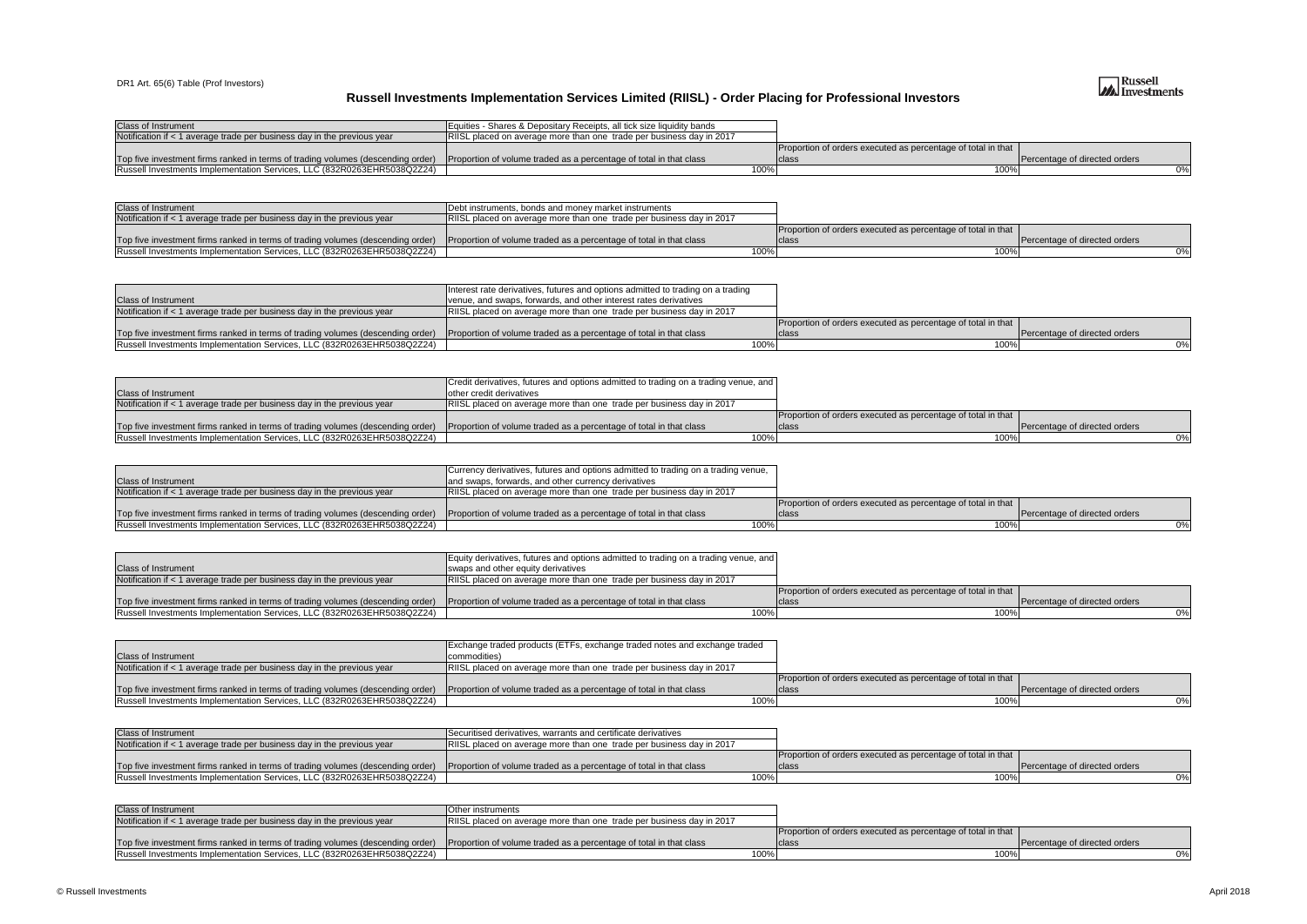Commission Delegated Regulation (EU) 2017/576 - Annex II Table 2

| <b>Class of Instrument</b>                                | Debt instruments, bonds and money market instruments    |                                   |                              |                                 |                               |
|-----------------------------------------------------------|---------------------------------------------------------|-----------------------------------|------------------------------|---------------------------------|-------------------------------|
| Notification if < 1 average trade per business day in the | <b>RIL and RIISL executed more than one trade per</b>   |                                   |                              |                                 |                               |
| previous year                                             | Ibusiness day in 2017                                   |                                   |                              |                                 |                               |
| Top five execution venues ranked in terms of trading      | Proportion of volume traded as a percentage of total in | Proportion of orders executed as  |                              |                                 |                               |
| volumes (descending order)                                | that class                                              | percentage of total in that class | Percentage of passive orders | Percentage of aggressive orders | Percentage of directed orders |
| INA - OTC trading only in 2017, no execution venues used  | <b>INA</b>                                              |                                   |                              |                                 |                               |

|                                                                                                               | Other instruments, units or shares of a collective      |                                   |                              |                                 |                               |
|---------------------------------------------------------------------------------------------------------------|---------------------------------------------------------|-----------------------------------|------------------------------|---------------------------------|-------------------------------|
| <b>Class of Instrument</b><br>investment undertaking                                                          |                                                         |                                   |                              |                                 |                               |
| Notification if $<$ 1 average trade per business day in the<br>RIL and RIISL executed more than one trade per |                                                         |                                   |                              |                                 |                               |
| Ibusiness dav in 2017<br>previous year                                                                        |                                                         |                                   |                              |                                 |                               |
| Top five execution venues ranked in terms of trading                                                          | Proportion of volume traded as a percentage of total in | Proportion of orders executed as  |                              |                                 |                               |
| volumes (descending order)                                                                                    | that class                                              | percentage of total in that class | Percentage of passive orders | Percentage of aggressive orders | Percentage of directed orders |
| NA - executed with relevant fund administrator, which is not                                                  |                                                         |                                   |                              |                                 |                               |
| an execution venue                                                                                            |                                                         | INA                               | INA                          |                                 |                               |

## **Russell Investments Limited (RIL) and Russell Investments Implementation Services Limited (RIISL) - Trade Execution for Professional Investors**



| aggressive orders | Percentage of directed orders |
|-------------------|-------------------------------|
|                   | <b>NA</b>                     |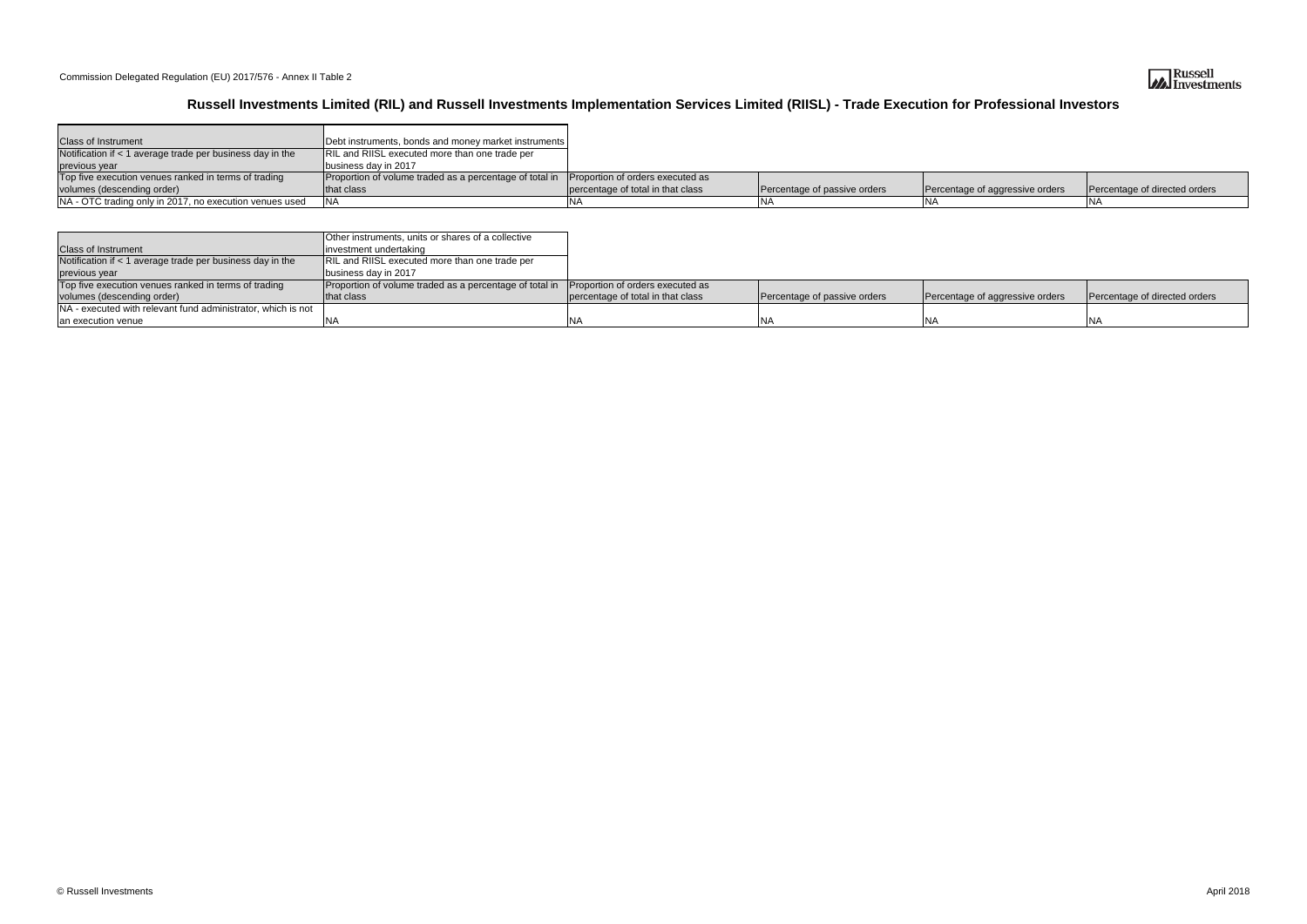|     |                                                                                                                                                                                                                                                                                      | When RIL or RIISL is executing                                |                                                                                                                                                                                                                                                                                                              |                          |  |
|-----|--------------------------------------------------------------------------------------------------------------------------------------------------------------------------------------------------------------------------------------------------------------------------------------|---------------------------------------------------------------|--------------------------------------------------------------------------------------------------------------------------------------------------------------------------------------------------------------------------------------------------------------------------------------------------------------|--------------------------|--|
| No. | Information stipulated in RTS 28, Art 3(3)                                                                                                                                                                                                                                           | <b>Bonds</b>                                                  | <b>Money Market Instruments</b>                                                                                                                                                                                                                                                                              | <b>Other instruments</b> |  |
|     | An explanation of the relative importance the firm gave to the execution factors of price, costs, speed, likelihood of<br>execution or any other consideration including qualitative factors when assessing the quality of execution;                                                |                                                               | Price and costs are the most important factor for execution. Other factors, especially likelihood o<br>speed and size, may rise in importance in certain circumstances. One example would be when a<br>within a certain period. Please refer to the Order Execution Policy for further information, which is |                          |  |
|     | a description of any close links, conflicts of interests, and common ownerships with respect to any execution venues<br>used to execute orders;                                                                                                                                      | Not applicable, OTC trading only in 2017                      |                                                                                                                                                                                                                                                                                                              |                          |  |
|     | a description of any specific arrangements with any execution venues regarding payments made or received,<br>discounts, rebates or non-monetary benefits received;                                                                                                                   | Not applicable, OTC trading only in 2017                      |                                                                                                                                                                                                                                                                                                              |                          |  |
|     | an explanation of the factors that led to a change in the list of execution venues listed in the firm's execution policy, if<br>such a change occurred;                                                                                                                              | Not applicable, OTC trading only in 2017                      |                                                                                                                                                                                                                                                                                                              |                          |  |
|     | an explanation of how order execution differs according to client categorisation, where the firm treats categories of<br>clients differently and where it may affect the order execution arrangements;                                                                               |                                                               | Not applicable, because all clients are treated equally. RIL and RIISL have no retail clients.                                                                                                                                                                                                               |                          |  |
| 6   | an explanation of whether other criteria were given precedence over immediate price and cost when executing retail<br>client orders and how these other criteria were instrumental in delivering the best possible result in terms of the total<br>consideration to the client;      | Not applicable, because RIL and RIISL have no retail clients. |                                                                                                                                                                                                                                                                                                              |                          |  |
|     | an explanation of how the investment firm has used any data or tools relating to the quality of execution, including any and execution venues, and corporate governance, which includes committee oversight of execution<br>data published under Delegated Regulation (EU) 2017/575; |                                                               | RIL and RIISL are part of the Russell Investments Group, which carries out certain procedures re<br>data and tools. These procedures include transaction cost analysis conducted internally and by a                                                                                                         |                          |  |
|     | where applicable, an explanation of how the investment firm has used output of a consolidated tape provider<br>established under Article 65 of Directive 2014/65/EU.                                                                                                                 | Not applicable to the classes of instruments executed         |                                                                                                                                                                                                                                                                                                              |                          |  |

## **Russell Investments Limited (RIL) and Russell Investments Implementation Services Limited (RIISL) - Reporting on Execution Quality**



, especially likelihood of execution and settlement, ample would be when a transaction must be completed er information, which is available on request.

ut certain procedures relating to execution quality using icted internally and by a third party, reviews of brokers tee oversight of execution procedures.